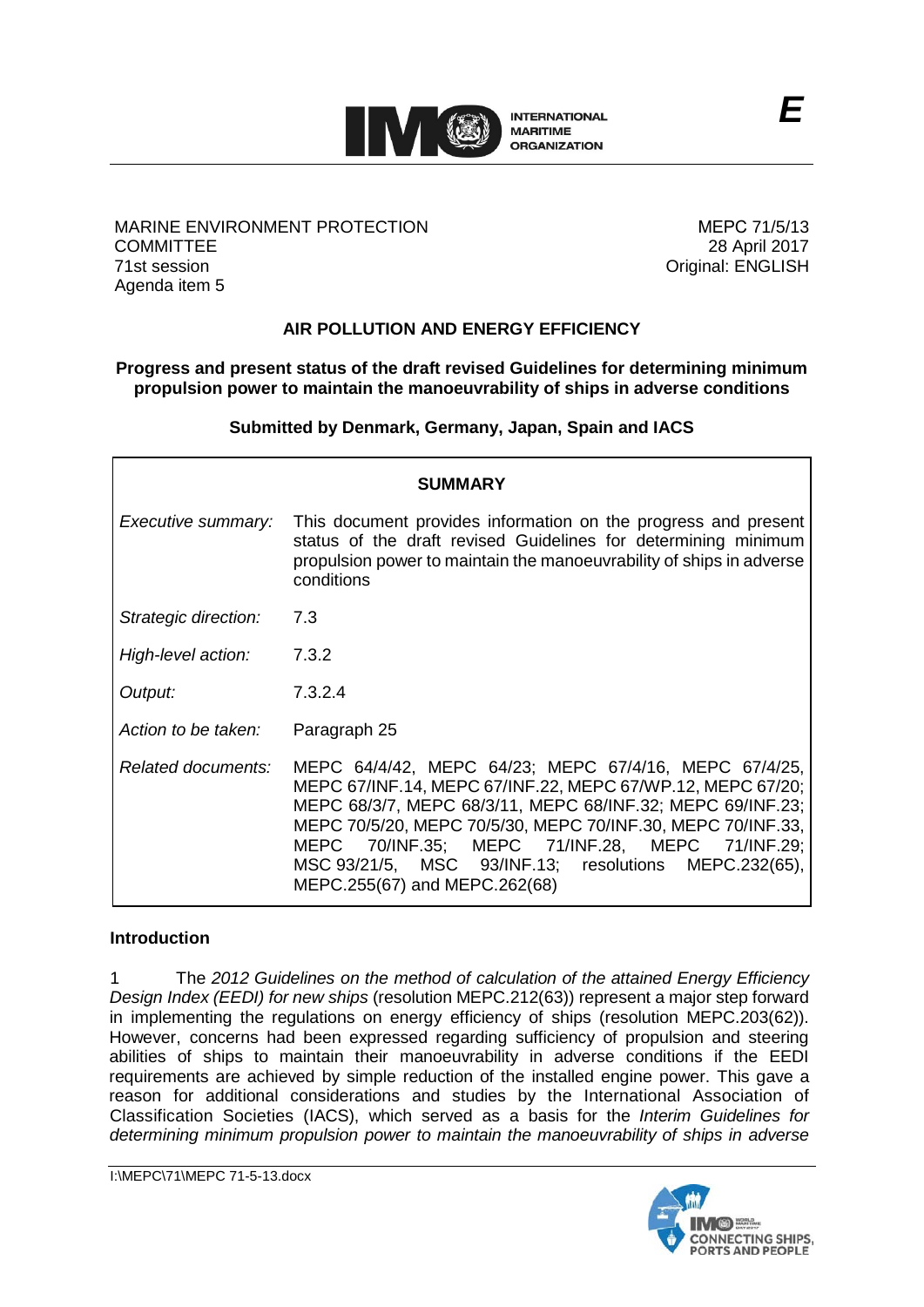*conditions* (MSC-MEPC.2/Circ.11), which was updated in annex 1 to document MEPC 65/4/3 and subsequently adopted as the *2013 Interim Guidelines for determining minimum propulsion power to maintain the manoeuvrability of ships in adverse conditions* (2013 Interim Guidelines) by resolution MEPC.232(65) and were further updated by resolutions MEPC.255(67) and MEPC.262(68).

2 To address the challenges of this issue by more in depth research, the research project Energy Efficient Safe Ship Operation (SHOPERA, [www.shopera.org\)](http://www.shopera.org/) and Japan's research project (these projects are hereinafter collectively referred to as "the Projects") have worked together for revising the 2013 Interim Guidelines through technical and practical considerations and evaluation. As an outcome of the Projects, an outline of the draft revised 2013 Interim Guidelines was submitted to MEPC 70 in order to invite any comment from Member States, IGOs and NGOs (MEPC 70/5/20).

3 At MEPC 70, the Committee, having recalled that MEPC 68 had agreed to await the outcome of the research projects (MEPC 68/21, paragraph 3.81) and that the full text of the draft revised 2013 Interim Guidelines would be submitted to MEPC 71 (MEPC 70/5/20, paragraph 14), agreed to note all documents submitted to that session on this issue and invited interested Member Governments and/or international organizations to take into account all submitted documents as well as other views expressed, when preparing the full text of the draft revised 2013 Interim Guidelines (MEPC 70/18, paragraph 5.43).

4 Upon receiving related comments at MEPC 70, the Projects conducted further studies on the draft revised Guidelines. Results of the studies have shown that the specified scenarios for ship's handling in adverse conditions should be modified (see paragraph 9), and the applied adverse weather conditions became more severe than those specified in the existing Interim Guidelines (see paragraph 12). A possible updated draft revised version of the Interim Guidelines, based on the outcome of these studies, is contained in the annex to MEPC71/INF.28.

# **Ship types and sizes**

5 The Projects assume that the draft revised Guidelines could be applied, at this stage, only to tankers, bulk carriers and combination carriers. This proposal is based on the case studies performed by both parties of the Projects, which show that these ship types are most critical with respect to the sufficiency of power for manoeuvrability in adverse conditions. The Projects are of the opinion that further consideration for other ship types should be done at a later stage.

6 Furthermore, the Projects assume that the application of the draft revised Guidelines should be limited to ships of 20,000 deadweight tonnage and above at this time because a systematic evaluation of the required standard environmental conditions for ships with deadweight less than 20,000 tonnage has not been completed yet. The Projects are of the view that further consideration for these ships should be done in the future.

# **Loading condition**

7 The Projects have reached a conclusion that only the maximum summer load condition corresponding to the EEDI condition should be evaluated for tankers, bulk carriers and combination carriers, because it is the most severe over all loading conditions in terms of the required propulsion power in adverse conditions. The Projects share the view that the required propulsion power under heavy ballast condition is typically less than the required power under full load conditions. This view is based on the results of applied direct calculation methods. The Projects are also of the view that normal ballast condition does not need to be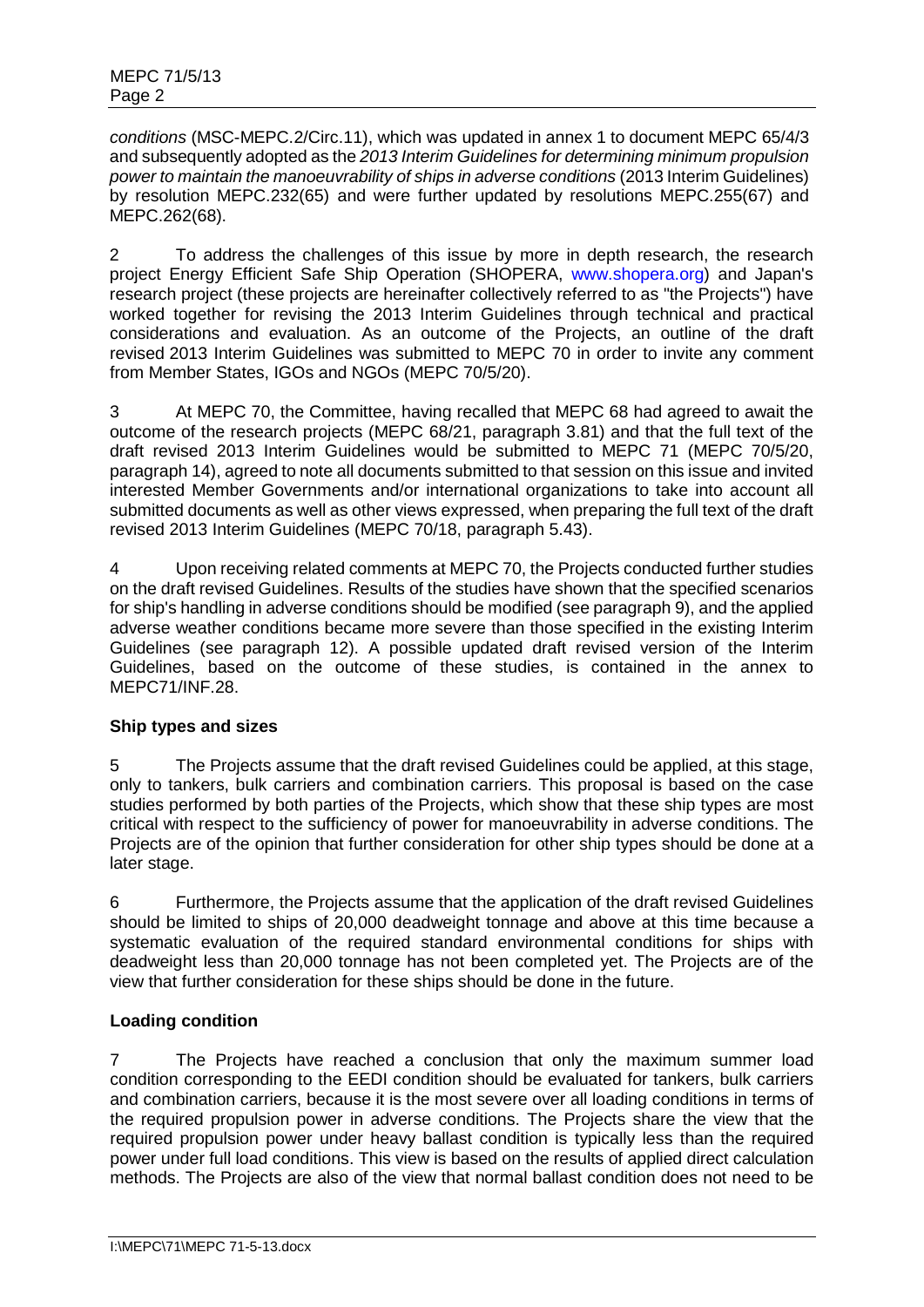considered because ship masters are expected to change from the normal ballast condition to the heavy ballast condition when informed by weather forecast in advance.

#### **Scenarios for ship's handling in adverse conditions**

8 The Projects developed three realistic scenarios for evaluating ship's handling in adverse conditions. The specification of the scenarios was based on a series of interviews with shipowners, ship masters and chief engineers, accidents and weather statistics, as well as the analysis of the seakeeping performance of ships in waves.

9 Based on the evaluation of results of conducted studies for a series of existing eco-ships (refer to document MEPC71/INF.29), the Projects have reached a conclusion that the following scenario "Weathervaning in coastal areas under strong gale condition" is always more demanding, in comparison with other scenarios, with respect to the required installed propulsion power for tankers, bulk carriers and combination carriers. Therefore, this scenario is proposed to be considered as the only required scenario for the evaluation of the sufficiency of ship's propulsion power to maintain the manoeuvrability in adverse conditions for bulk carriers, tankers and combination carriers.

| Area                               | Coastal areas                                                                                                                                   |
|------------------------------------|-------------------------------------------------------------------------------------------------------------------------------------------------|
| Weather conditions                 | [BF8 (gale) for L <sub>pp</sub> <200 m to BF9 (strong gale) for L <sub>pp</sub> >250 m, linear<br>over L <sub>pp</sub> between 200 m and 250 m] |
| Encountered wave<br>and wind angle | Head seas to 30 degrees off-bow for a situation of weather vaning                                                                               |
| Propulsion ability                 | Speed through water at least [2 knots]                                                                                                          |
| Steering ability                   | Ability to keep heading into head seas to 30 degrees off-bow                                                                                    |

|  | Scenario "Weathervaning in coastal areas under strong gale condition" |
|--|-----------------------------------------------------------------------|
|--|-----------------------------------------------------------------------|

#### **Characteristics of the adverse weather conditions**

10 Based on the assessment of results of the seakeeping performance in waves of a series of existing ships, the interviews held with shipowners, ship masters and chief engineers, shipping log data provided by ship operating companies, met-ocean statistical data, as well as statistics of accidents and corresponding weather conditions (Beaufort strength), the Projects have developed the adverse weather conditions that should be applied in the assessment.

11 Because of the diversity of the weather and sea conditions, in view of the many parameters affecting them, the Projects share the view that the adverse weather conditions applied in the assessment should be verified based on the results of the assessment of the operability of a large number of existing ships in specified weather conditions (benchmark). Based on these studies and the validation results for a series of representative existing bulk carriers and tankers, the Projects have reached a conclusion that the following conditions are suitable for the specification of the adverse weather conditions of the scenario:

- .1 **[BF8 for**  $L_{\text{pp}} < 200 \text{ m}$ **;**
- .2 BF9 for  $L_{\text{DD}} > 250$  m; and
- .3 linearly interpolated over  $L_{\text{DD}}$  between 200 m and 250 m.]

12 Based on the results of measurements in coastal areas within 20 nautical miles from the Pacific Coast of Japan and at 20 to 30 nautical miles from the North Sea coastline of Great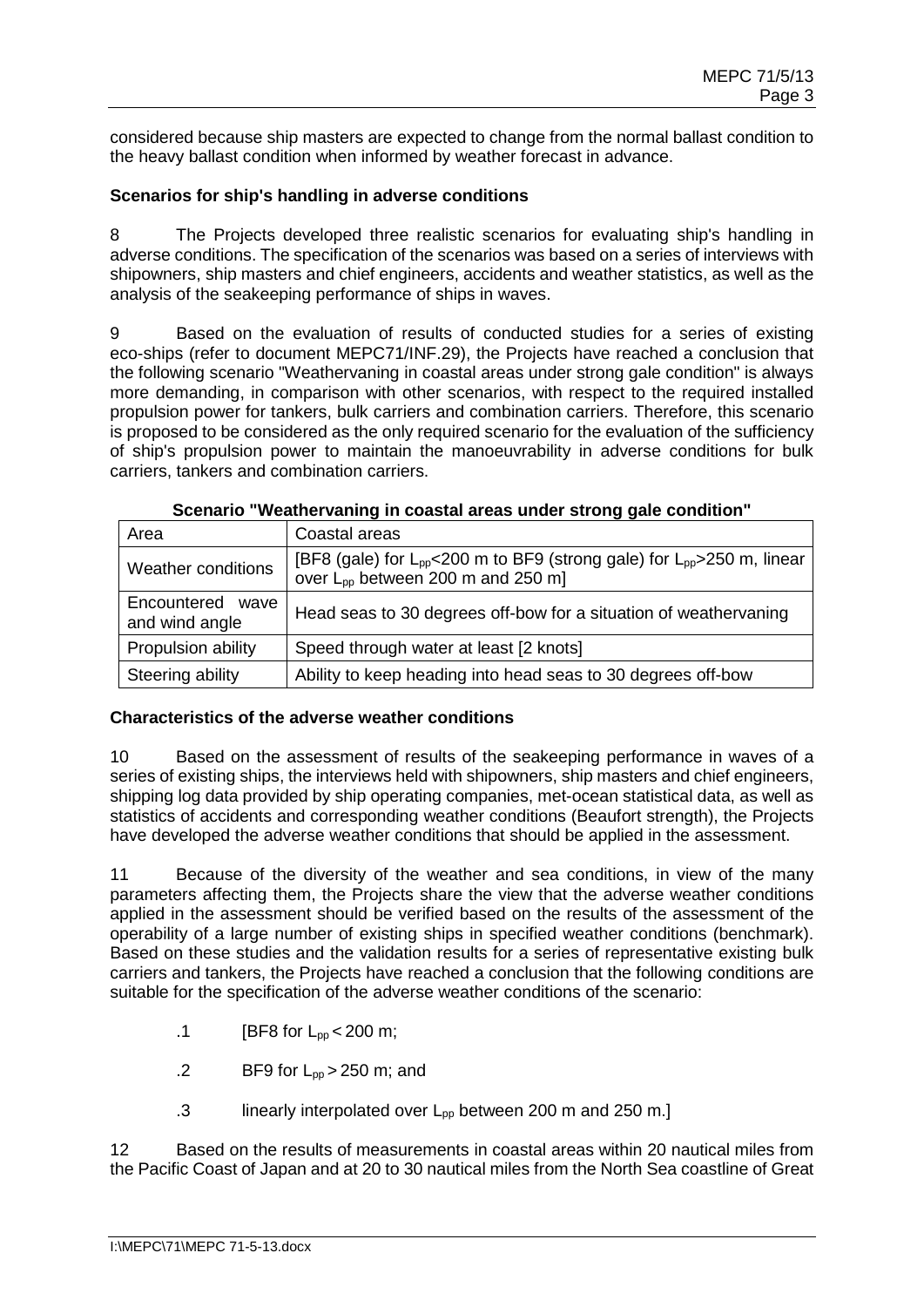Britain regarding the relation between Beaufort number (wind speed) and significant wave height, the Projects determined the significant wave height corresponding to Beaufort number in coastal areas, which should be applied in the assessment of the scenario (coastal areas), considering an additional safety margin. The following table shows a comparison of results for the adverse weather conditions according to the existing Guidelines and the draft revised Guidelines. It is found that the adverse weather conditions applied in the draft revised Guidelines are obviously more severe than those in the existing Guidelines.

|                               | <b>Existing Guidelines</b>                                                 | <b>Draft revised Guidelines</b>                                        |
|-------------------------------|----------------------------------------------------------------------------|------------------------------------------------------------------------|
| Beaufort number               | BF7 for $L_{pp}$ < 200 m<br>BF8 for L <sub>pp</sub> >250 m                 | [BF8 for $L_{\text{pp}}$ < 200 m<br>BF9 for L <sub>pp</sub> >250 m]    |
| Wind speed                    | 15.7 m/s for L <sub>pp</sub> <200 m<br>19.0 m/s for L <sub>pp</sub> >250 m | [19.0 m/s for $L_{pp}$ < 200 m<br>22.6 m/s for L <sub>pp</sub> >250 m] |
| Significant wave height $h_s$ | 4.0 m for $L_{pp}$ < 200 m<br>5.5 m for L <sub>pp</sub> >250 m             | [4.5 m for $L_{pp}$ < 200 m<br>6.0 m for $L_{\text{pp}}$ > 250 m]      |

### **Assessment procedures**

13 The Projects share the view that designers and Administrations should be given the flexibility of applying assessment procedures of different complexity, ranging from simple, albeit conservative, empirical formulae, to more advanced procedures, depending on the needs of a particular design, such as propulsion and steering characteristics of the ship under assessment. Therefore, the Projects basically assume two different assessment procedures, noting that a ship satisfying the requirements of one of these two procedures can be considered as having sufficient propulsion power to maintain the manoeuvrability in adverse conditions. The assumed procedures differ in their levels of complexity and accuracy: in the order of increasing complexity and accuracy in the following paragraphs 13.1 and 13.2, the proposed procedures are:

- .1 Minimum Power Lines: the Projects propose that minimum power lines in accordance with resolution MEPC.232(65), as amended by resolutions MEPC.255(67) and MEPC.262(68), should still be applicable for tankers, bulkers and combination carriers; and
- .2 Minimum Power Assessment: the Projects developed an assessment procedure for the sufficiency of the propulsion power for tankers, bulk carriers and combination carriers, based on the evaluation of external forces and the solution of a basic manoeuvring equation in accordance with the scenario "Weathervaning in coastal areas under strong gale condition".

14 Minimum Power Assessment is based on the solution of a one degree of freedom manoeuvring equation in the longitudinal direction of the ship to demonstrate that the ship can with the speed of [2 knots] through water in wind and wave directions from head to 30 degrees off-bow for a situation of weathervaning. The assessment consists of the following steps:

- .1 calculate the maximum total resistance in the longitudinal ship direction over wind and wave directions from head to 30 degrees off-bow;
- .2 calculate corresponding required brake power and rotation speed of the installed engine, considering the resistance and propulsion characteristics of the ship including appendages; and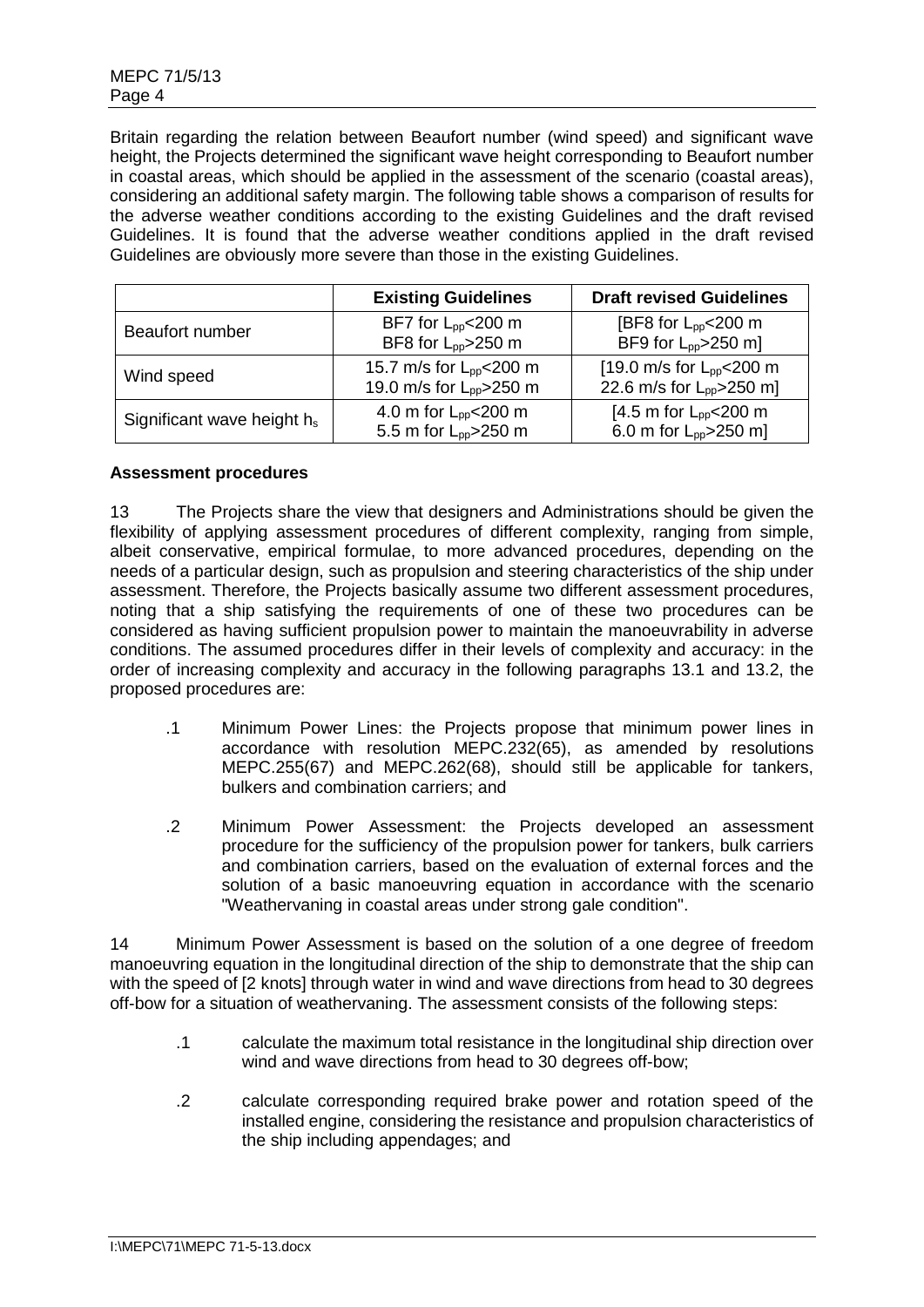.3 check whether the required brake power does not exceed the limit of the available brake power of the installed engine, defined in accordance with the engine manufacturer data at the actual rotation speed of the installed engine.

15 Based on validation results for a series of representative existing ships, the Projects have reached the conclusion that the proposed adverse conditions and the Minimum Power Assessment procedure form an effective and reliable way to assess the minimum installed propulsion power for sufficient manoeuvrability in adverse conditions for tankers, bulk carriers and combination carriers.

16 Furthermore, the Projects investigated the strictness of the draft revised Guidelines by comparing the obtained assessment results between the existing Guidelines and the draft revised Guidelines. From the comparison results, it was found that the requirements of the draft revised Guidelines are on the safe side, compared to those of the existing Guidelines, for the main reason that the proposed adverse weather conditions are more severe than those specified in the existing Guidelines.

17 For other ship types, the Projects share the view that further consideration of scenarios and criteria, as well as of the multitude of propulsion and steering systems used on ships of other types, are necessary to propose suitable assessment procedures; the basis for the development of such scenarios and criteria has been elaborated by the project SHOPERA and laid down in document MEPC 70/INF.33.

### **View of shipowners/operators**

18 The Projects have had consultations with shipping industry organizations (hereinafter referred to as "the Industry") on the draft revised Guidelines because the view of the Industry should also be taken into account before finalizing the Guidelines. The following are views of the Industry on the draft revised Guidelines.

19 Adverse weather conditions in the scenarios, maximum of which is BF9, are still not severe enough to represent the actual weather conditions which ships meet under usual operation in coastal areas. Ships sometimes have difficulties to avoid extreme weather conditions because of the geographical situation or commercial reason. Therefore, these situations should also be considered for developing the revised Guidelines.

20 The proposed adverse weather conditions have different levels of severity based on the length of ships. However, it is not reasonable to introduce different adverse weather conditions for large and small ships. Many ships of less than 250 m in length are operated under the same level of adverse weather conditions. Therefore, the scenarios should reflect the actual operation of ships.

21 Advance speed of 2 knots in the scenario is not enough to maintain the ships position under the strong current. Current speed often becomes more than 2 knots and ships would not be able to keep their position under such a situation. Therefore the minimum speed of 2 knots should be increased.

22 In coastal areas, it is not reasonable to assume that simply moving away from the coastline will provide deeper water or more open water away from other ships. There are many offshore areas that are characterized by shallow waters and close proximity to other ships. In particular where offshore locations have shallow water there is an increased likelihood of navigational hazards such as wind farms and other offshore installations.